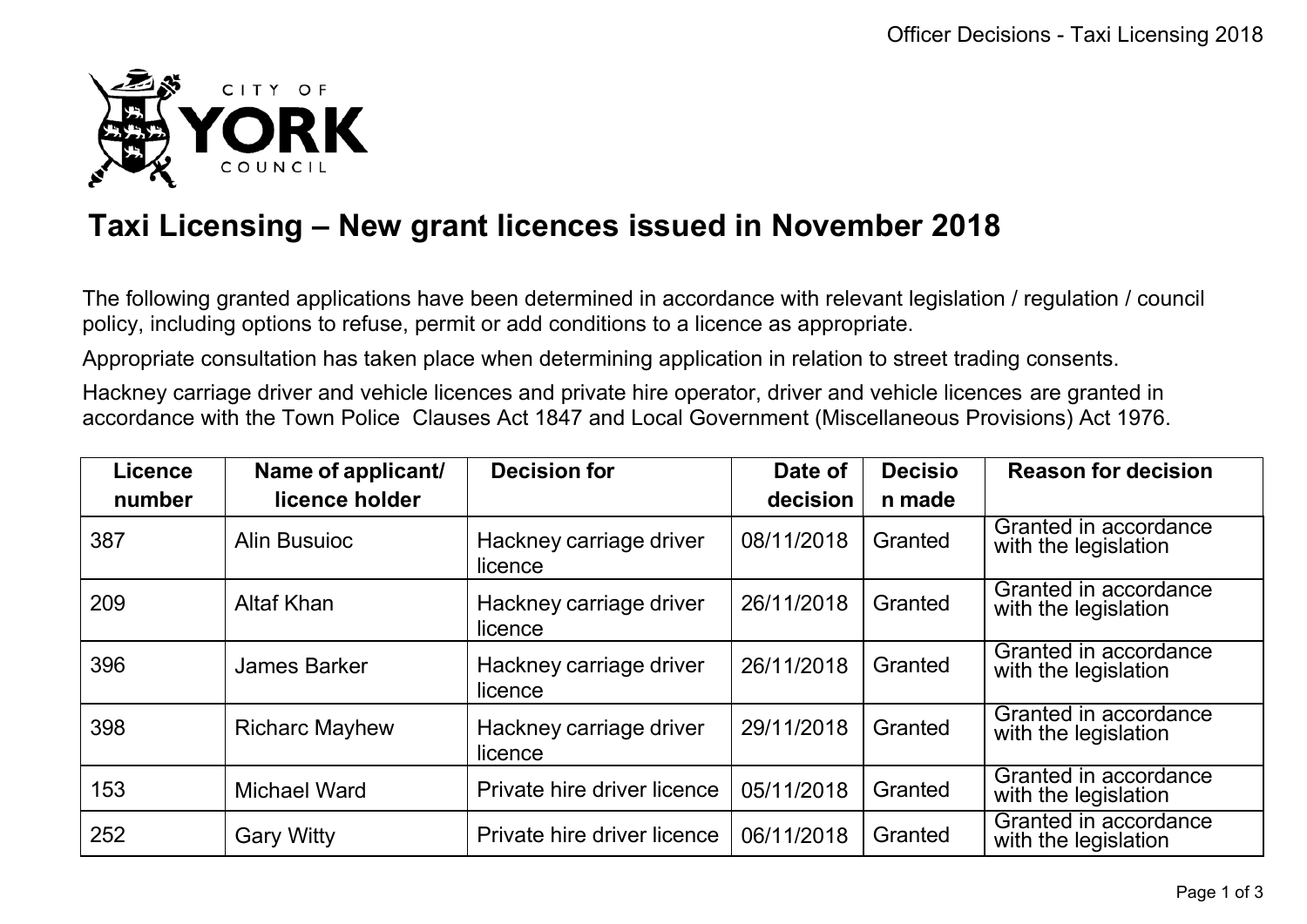Officer Decisions - Taxi Licensing 2018

| <b>Licence</b> | Name of applicant/      | <b>Decision for</b>             | Date of    | <b>Decisio</b> | <b>Reason for decision</b>                    |
|----------------|-------------------------|---------------------------------|------------|----------------|-----------------------------------------------|
| number         | licence holder          |                                 | decision   | n made         |                                               |
| 268            | <b>Costin Boboc</b>     | Private hire driver licence     | 08/11/0218 | Granted        | Granted in accordance<br>with the legislation |
| 264            | <b>Saleem Sultan</b>    | Private hire driver licence     | 08/11/2018 | Granted        | Granted in accordance<br>with the legislation |
| 334            | <b>Mohamed Yacoubou</b> | Private hire driver licence     | 12/11/2018 | Granted        | Granted in accordance<br>with the legislation |
| 367            | Piotr Kaminski          | Private hire driver licence     | 13/11/2018 | Granted        | Granted in accordance<br>with the legislation |
| 375            | David Uhur              | Private hire driver licence     | 19/11/2018 | Granted        | Granted in accordance<br>with the legislation |
| 409            | <b>Michal Teplarek</b>  | Private hire driver licence     | 27/11/2018 | Granted        | Granted in accordance<br>with the legislation |
| 442            | <b>Ernest Frant</b>     | Private hire driver licence     | 27/11/2018 | Granted        | Granted in accordance<br>with the legislation |
| 422            | Streamline (York) Ltd   | Private hire vehicle<br>licence | 01/11/2018 | Granted        | Granted in accordance<br>with the legislation |
| 371            | Streamline (York) Ltd   | Private hire vehicle<br>licence | 01/11/2018 | Granted        | Granted in accordance<br>with the legislation |
| 539            | <b>Stefan Stama</b>     | Private hire vehicle<br>licence | 01/11/2018 | Granted        | Granted in accordance<br>with the legislation |
| 407            | <b>Paul Craven</b>      | Private hire vehicle<br>licence | 02/11/2018 | Granted        | Granted in accordance<br>with the legislation |
| 558            | <b>Stephen Butt</b>     | Private hire vehicle<br>licence | 02/11/2018 | Granted        | Granted in accordance<br>with the legislation |
| 681            | <b>Michael Horton</b>   | Private hire vehicle<br>licence | 05/11/2018 | Granted        | Granted in accordance<br>with the legislation |
| 731            | <b>Sean Coulson</b>     | Private hire vehicle<br>licence | 06/11/2018 | Granted        | Granted in accordance<br>with the legislation |